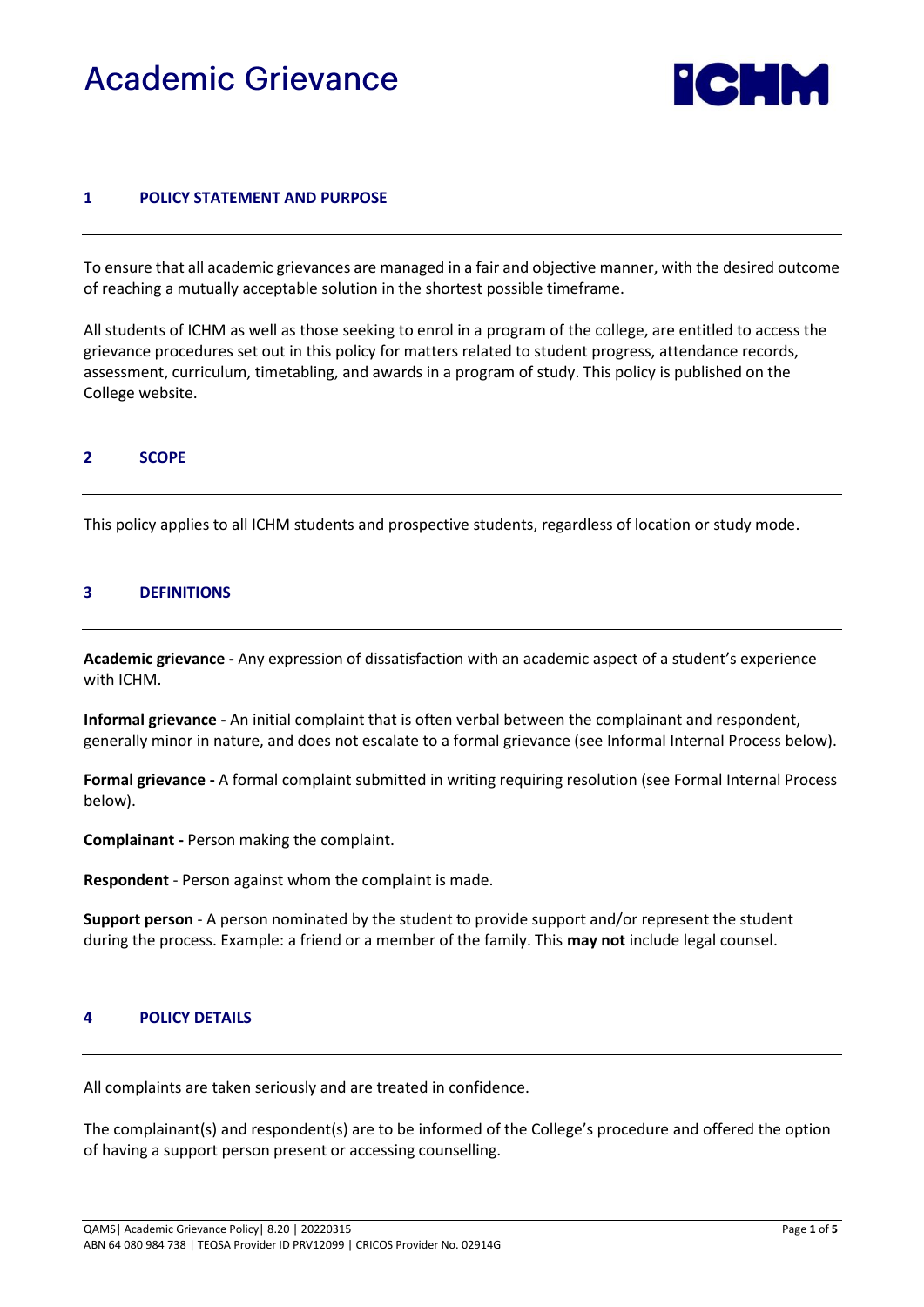Complaints may be informal or formal. The difference between the two is an informal complaint is unwritten and often unofficial, whereby a formal complaint is in writing.

Where possible, complaints should be discussed at an informal level between the persons involved. However, if this is impracticable and/or the complainant is dissatisfied with this outcome, then complainants have the right to follow the formal complaint resolution process. Please note that there are no fees associated with the internal and external processes.

## **Internal Mechanisms**

## *Informal Internal Process*

The complainant is recommended to address and seek resolution of the grievance initially with the original source of the grievance. For example, for academic matters such as the result for an assessment, this should be done directly with the Lecturer concerned.

If this is not possible or inappropriate, the complainant is encouraged to submit a formal grievance as per the Formal Internal Process outlined below.

## *Formal Internal Process*

## • **First stage of the formal process**:

The complainant may submit the complaint in writing to the Program Director Academic in the capacity of Chair of the Academic Committee. Following submission of the complaint, the Program Director Academic will acknowledge receipt of the complaint within 5 working days and the complaint will be addressed by the Academic Committee as soon as practicable. The student will be invited to the Academic Committee to present their case and may bring a support person (see Further Information below), however the student is not compelled to attend the meeting. The student will be provided with a written statement of the outcome within 5 working days of the scheduled Academic Committee meeting.

# • **Second stage of the formal process:**

If not satisfied with the decision of the Academic Committee, the complainant may submit the complaint in writing to the Chief Executive Officer within 21 working days of receipt of the Academic Committee's decision. The complaint will be addressed within 10 working days of receipt of the complaint, and a written statement of the outcome will be given within 21 days.

## **External Independent Review**

If not satisfied with the decision of the Chief Executive Officer, the complainant may request that the matter be dealt with through an External Visitor appointed for that purpose within 10 working days of receipt of the Chief Executive Officer decision. The Chief Executive Officer will provide the contact details of the External Visitor with the written response to the student, The Visitor will acknowledge receipt of the complaint within 5 working days and provide a written statement of the outcome within 21 days of receipt of the complaint.

\*Note – Where a student has chosen not to access the Second stage of the formal process, nor seek an External independent review within the timeframes outlined above, the matter will be deemed closed and no further action is required.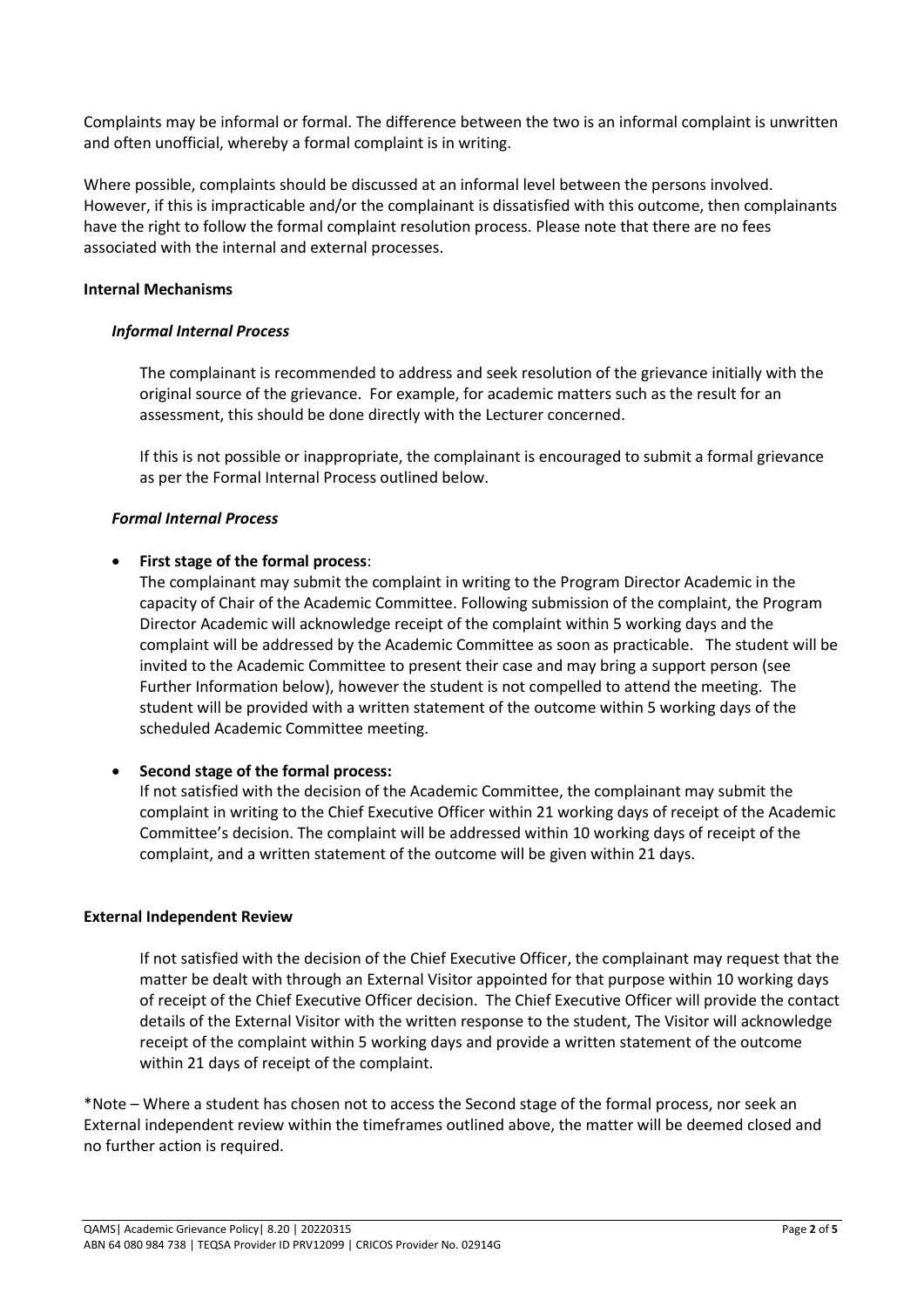## **Additional External Mechanisms**

In addition to the aforementioned information and informal/formal processes, all students have the right to refer complaints to other bodies. Please note that complainants are generally expected to have exhausted all avenues of appeal provided by ICHM before they submit a complaint to one of the bodies outlined below:

- Office of the Training Advocate [http://www.trainingadvocate.sa.gov.au](http://www.trainingadvocate.sa.gov.au/)
- Office of the Commonwealth Ombudsman <https://www.ombudsman.gov.au/How-we-can-help/overseas-students>
- Office of the State Ombudsman of South Australia. [http://www.ombudsman.sa.gov.au](http://www.ombudsman.sa.gov.au/)
- Equal Opportunity Commission of South Australia [http://www.eoc.sa.gov.au](http://www.eoc.sa.gov.au/)
- Australian Human Rights Commission [http://www.hreoc.gov.au](http://www.hreoc.gov.au/)
- TEQSA <https://www.teqsa.gov.au/complaint-form>

In addition to the above, international students may also contact:

**ESOS Enquiry Form** The purpose of the **ESOS enquiry form** is to provide general advice and assistance to persons on provider obligations and students' rights pertaining to the ESOS legislative framework administered by the Department of Industry, Innovation, Science, Research and Tertiary Education (DIISRTE). The Department does not give legal advice. [https://internationaleducation.gov.au/Regulatory-Information/Education-Services-for-Overseas-](https://internationaleducation.gov.au/Regulatory-Information/Education-Services-for-Overseas-Students-ESOS-Legislative-Framework/Pages/ESOSEnquiry.aspx)[Students-ESOS-Legislative-Framework/Pages/ESOSEnquiry.aspx](https://internationaleducation.gov.au/Regulatory-Information/Education-Services-for-Overseas-Students-ESOS-Legislative-Framework/Pages/ESOSEnquiry.aspx)

## **Further information**

The complainant and respondent will not be victimised or discriminated against in any procedures set out in this policy and is entitled to remain enrolled in their program of study and attend classes.

These policies are communicated to academic and support staff. The Program Director Academic is responsible for the training of academic and support staff in the application of the policy.

The complainant and/or respondent have the right to be represented by a third person (such as a family member, friend, counselor or other professional support person) if they so desire. This person should not be a legal practitioner. If a complainant wishes to be represented by a third person, 24 hours' notice should be given.

At all stages of the process, reasons and a full explanation in writing for decisions and actions taken as part of the procedures must be given if so requested by the complainant and/or respondent.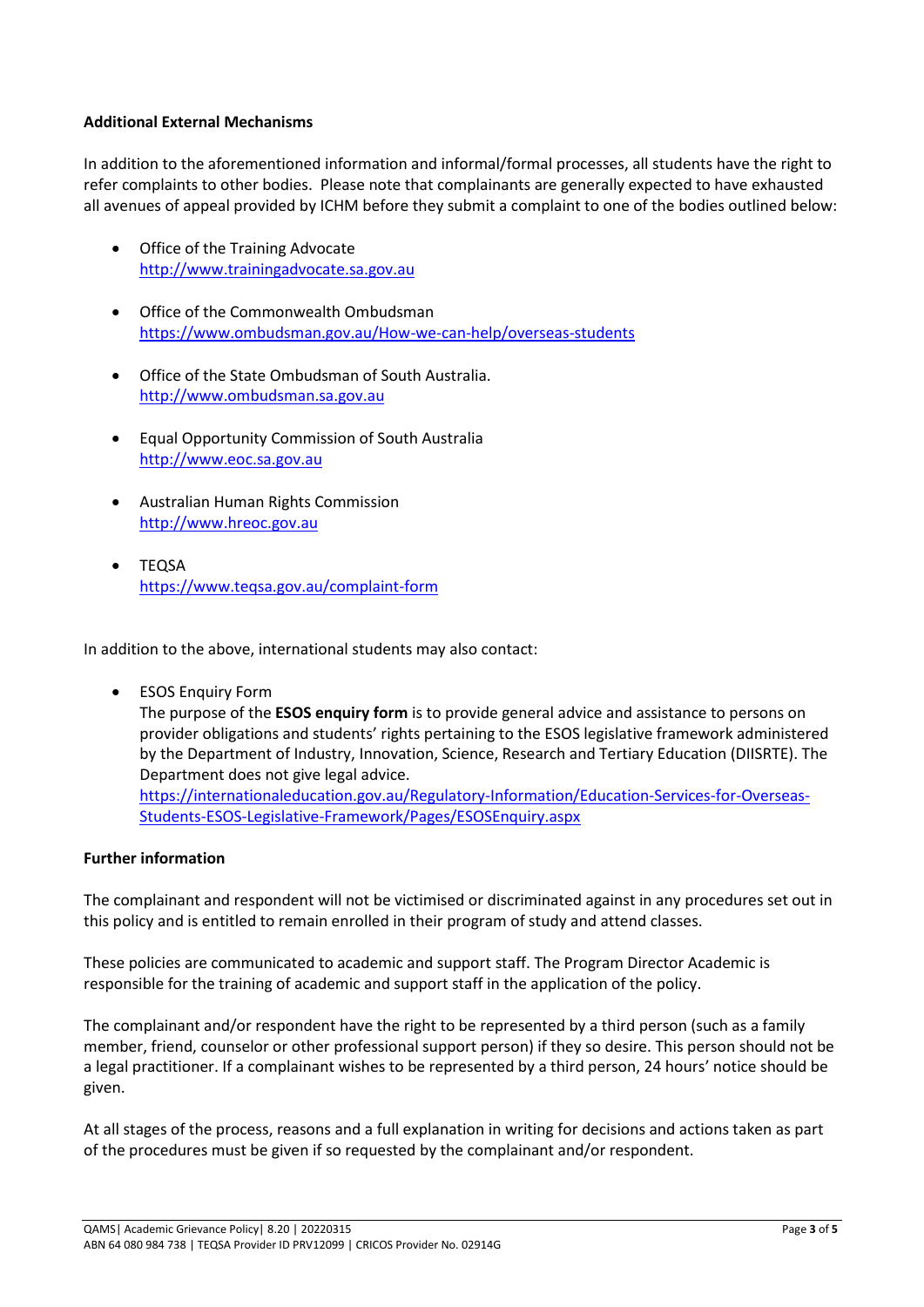Records of all grievances and applications for review of decisions and outcomes must be kept for a period of 5 years. Such records will be strictly confidential and kept in a separate file (not kept in the student or staff file). The Program Director Academic is responsible to maintain the record of grievances and appeals to the Visitor, and they will be stored in the Program Director Academic's Office for 5 years. Parties to the complaint will be allowed supervised access to these records.

Students of the College are entitled to access and use the grievance procedures set out in this policy, regardless of the location of the campus of the College at which the grievance has arisen, the student's place of residence or the mode in which they study.

# **5 SUPPORTING DOCUMENTATION**

Not applicable.

# **6 RESPONSIBILITIES AND AUTHORITIES**

The Program Director Academic is the policy owner and any changes to this policy must be approved by the Academic Board.

## **7 REVIEW**

The Program Director Academic is responsible for the review of this policy on a 3-yearly basis.

## **8 ACKNOWLEDGEMENT (if applicable)**

Not applicable.

## **9 APPROVAL**

| <b>ACADEMIC GRIEVANCE</b> |                           |  |  |
|---------------------------|---------------------------|--|--|
| <b>Policy Owner</b>       | Program Director Academic |  |  |
| <b>Version Number</b>     | 8.2                       |  |  |
| <b>Approval Authority</b> | Academic Board            |  |  |
| <b>Approval Date</b>      | 15 March 2022             |  |  |
| <b>Next Review Date</b>   | <b>March 2025</b>         |  |  |